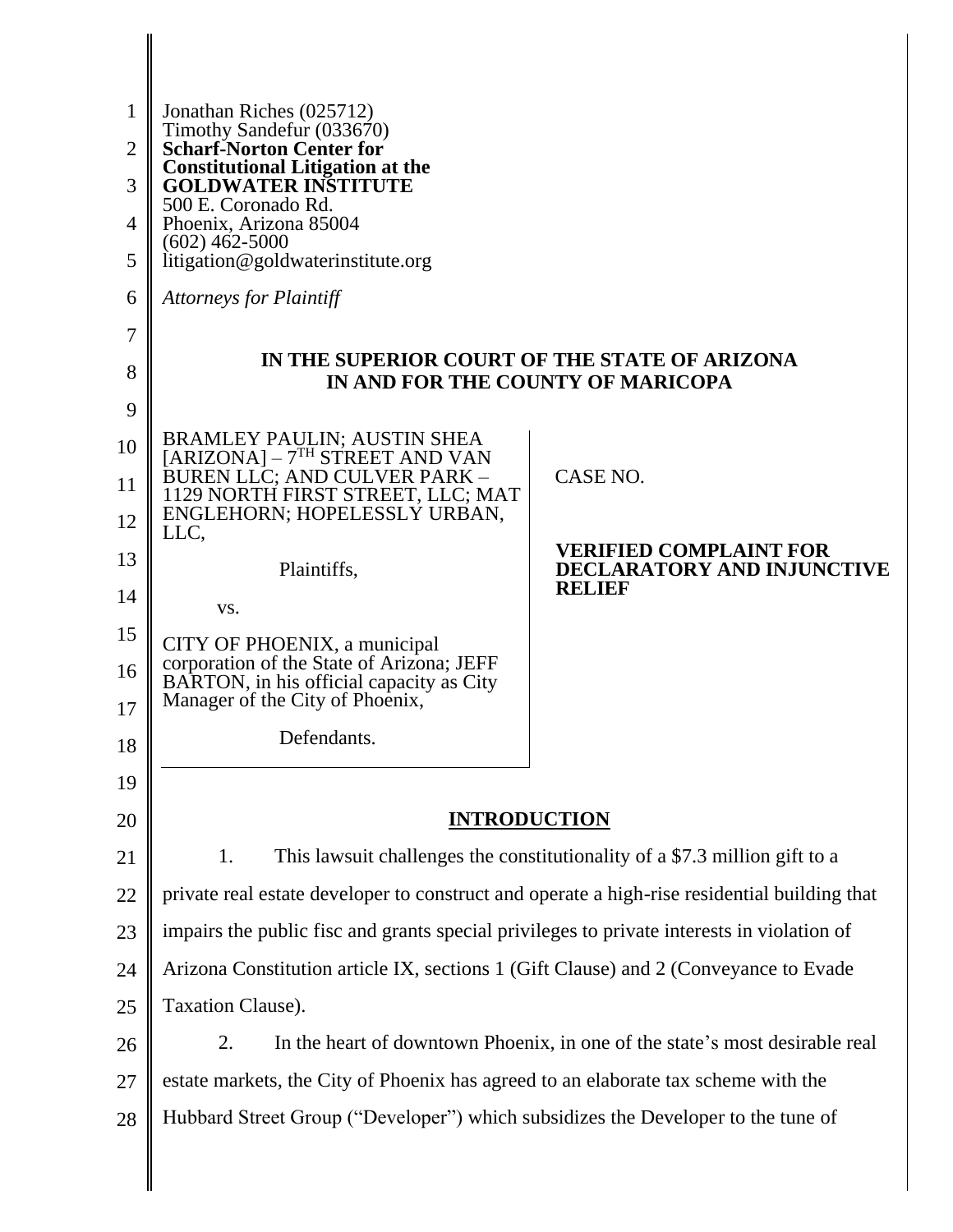1 2 millions of dollars, so that the Developer can control and operate its own private development.

3 4 5 6 7 8 9 10 11 12 13 14 3. This subsidy takes the form of a tax break granted by the City via the Government Property Lease Excise Tax ("GPLET") abatement provisions of A.R.S. § 42- 6209. Put simply, the Developer has agreed to convey real property it owns (and currently pays taxes on) to the City, so that the property becomes "government property," and is thus excluded from the tax rolls. Then the City leases the property back to the Developer, who operates it just as the Developer would any other private business. During the lease, the Developer controls and manages the property without supervision from public officials, and exactly as the Developer would in the absence of the lease agreement. Yet, through this use of the GPLET abatement, the Developer will pay no *ad valorem* property taxes on the development for 8 years. Meanwhile, other Arizona taxpayers—in Phoenix and beyond—will be forced to shoulder the difference. Then at the end of the 8-year lease, the City conveys the property back to the Developer.

15 16 17 18 19 4. In other words, under this arrangement, private property is conveyed *in form* to the government while in *substance* being owned and operated by a private party for the sole purpose of evading property taxes to which other taxpayers are subject. The result of this arrangement is a gift of public resources to a private business, and a conveyance of property to evade taxes in violation of Arizona's Constitution.

20

## **PARTIES, JURISDICTION, AND VENUE**

21 22 23 24 25 5. Plaintiff Bramley Paulin is a resident and taxpayer in Phoenix and owner of Plaintiffs Austin Shea [Arizona] – 7<sup>th</sup> Street and Van Buren LLC and Culver Park - 1129 North First Street, LLC, which own Class 1 and 2 properties in the City of Phoenix and pay *ad valorem* property taxes to the City of Phoenix. Plaintiff Bramley Paulin pays *ad valorem* property taxes to the City of Phoenix.

26 27 28 6. Plaintiff Mat Englehorn is a resident and taxpayer in Phoenix and co-owner of Plaintiff Hopelessly Urban, LLC, an Arizona company founded in 2011. Plaintiff Hopelessly Urban, LLC, employs approximately 40 people and pays *ad valorem* property

- 1 -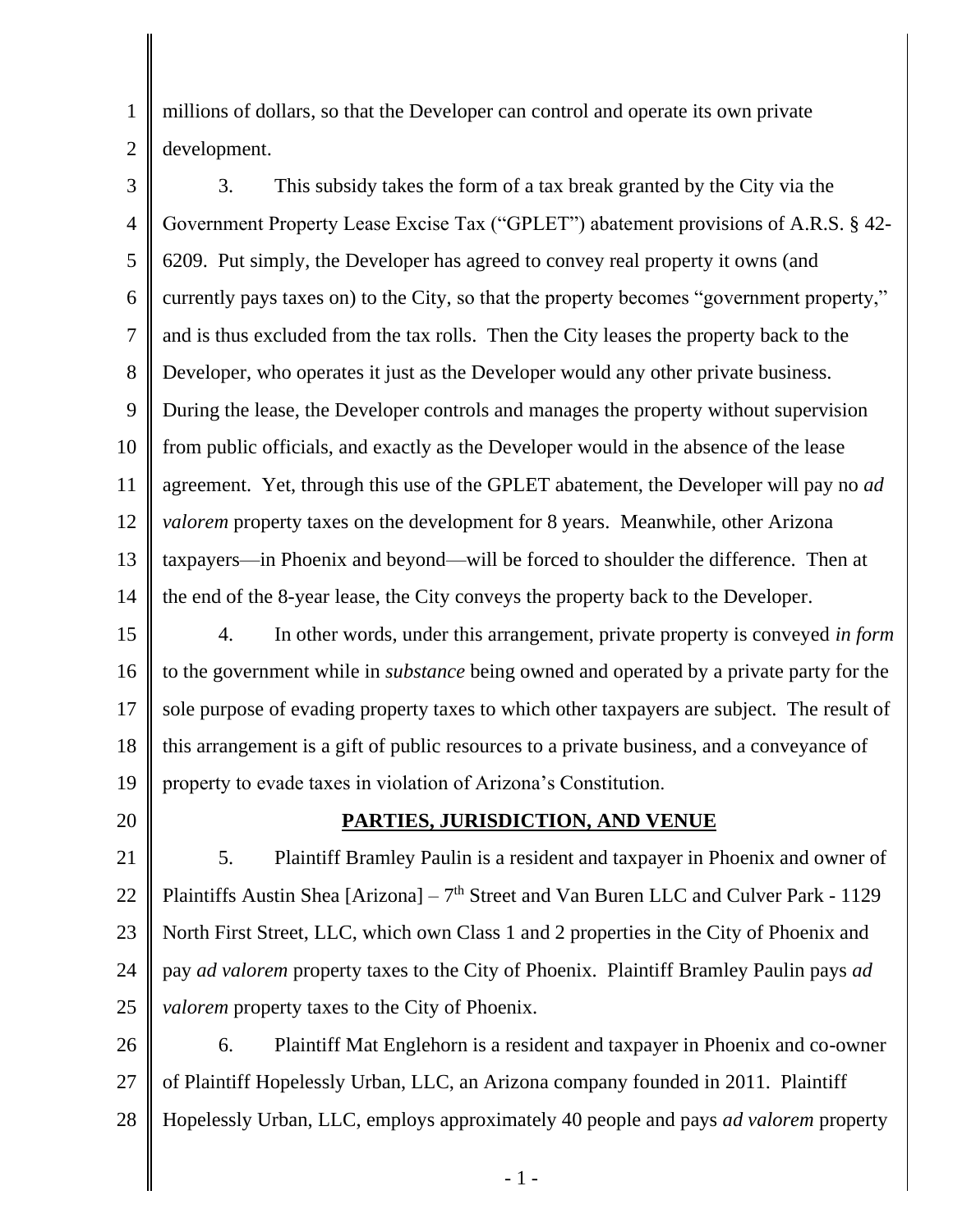| taxes to the City of Phoenix. Plaintiff Mat Englehorn pays ad valorem property taxes to    |
|--------------------------------------------------------------------------------------------|
| the City of Phoenix.                                                                       |
| As City of Phoenix taxpayers, Plaintiffs are responsible for paying property,<br>7.        |
| sales, and other taxes. Plaintiffs are also liable for replenishing the public coffers for |
| unlawful government expenditures, gifts, and loans.                                        |
| Plaintiff taxpayers have sustained or will sustain pecuniary loss and will<br>8.           |
| bear a share of the burden for replenishing the public coffers of the City and State for   |
| revenues lost from the unlawful expenditures, gifts, and loans made by the City to or for  |
| the benefit of the Developer.                                                              |
| Property within the City's Central Business District that do not have GPLET<br>9.          |
| tax abatements, including Plaintiffs' property, are subject to a higher tax levy to offset |
| favorable tax treatment provided by the City with GPLET abatements.                        |
| Defendant City of Phoenix ("City") is a political subdivision of the State of<br>10.       |
| Arizona.                                                                                   |
| Jurisdiction is proper pursuant to Arizona Constitution art. VI, § 14, and<br>11.          |
| A.R.S. §§ 12-123, 12-1831, and 12-1801.                                                    |
| Venue is proper pursuant to A.R.S. § 12-401.<br>12.                                        |
| FACTS COMMON TO ALL CLAIMS                                                                 |
| <b>The Development Agreement</b>                                                           |
| In 2017, the City of Phoenix published a "2017-2018 Downtown<br>16.                        |
| Development Request for Proposals" ("GPLET RFP") that allowed private real estate          |
| developers to submit development proposals for which the City can provide favorable tax    |
| treatment under the GPLET. Exhibit 1 is an accurate copy of the GPLET RFP.                 |
| 17.<br>On December 27, 2019, Developer submitted a development proposal                    |
| ("Hubbard RFP Response") to the City for a high-rise, 26-story multi-family residential    |
| development located on the southeast corner of Sixth and Garfield Streets in downtown      |
| Phoenix ("Hubbard Project"). Exhibit 2 is an accurate copy of the Hubbard RFP              |
| Response.                                                                                  |
| $-2-$                                                                                      |
|                                                                                            |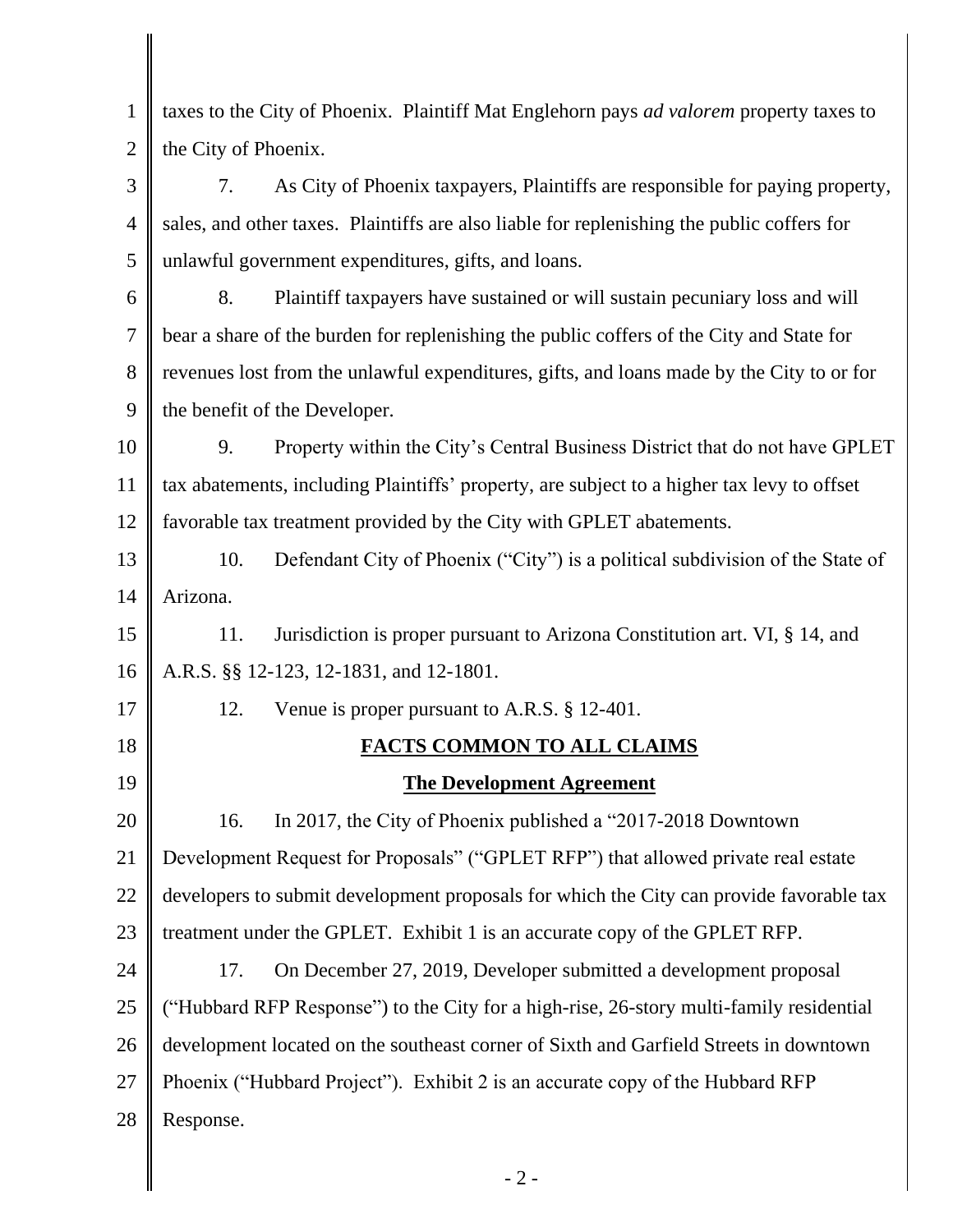| $\mathbf{1}$   | On October 7, 2020, the Phoenix City Council approved City Ordinance S-<br>18.                 |  |
|----------------|------------------------------------------------------------------------------------------------|--|
| $\overline{2}$ | 46966, which accepted the Hubbard RFP Response and authorized the City Manager, or             |  |
| 3              | his designee, to enter a development, lease, and other agreements with Developer for the       |  |
| $\overline{4}$ | Hubbard Project. Exhibit 3 is an accurate copy of City Ordinance S-46966.                      |  |
| 5              | On May 14, 2021, pursuant to Ordinance S-26966, the City and the<br>19.                        |  |
| 6              | Developer entered into a Disposition and Development Agreement pertaining to the               |  |
| $\overline{7}$ | Hubbard Project ("Development Agreement"). That agreement was recorded on May 17,              |  |
| 8              | 2021. Exhibit 4 is an accurate copy of the Development Agreement.                              |  |
| 9              | The Hubbard Project is planned on an 18,000 square foot piece of vacant<br>20.                 |  |
| 10             | land at the southeast corner of Sixth and Garfield streets in the Central Business District in |  |
| 11             | Downtown Phoenix.                                                                              |  |
| 12             | The site of the Hubbard Project is currently owned by the Developer and is<br>21.              |  |
| 13             | located at 813, 817, and 821 North Sixth St., Phoenix AZ ("Hubbard Project Site"). Ex.         |  |
| 14             | 4at 2 § 103.                                                                                   |  |
| 15             | 22.<br>The Developer currently pays property taxes on the Hubbard Project Site.                |  |
| 16             | On information and belief, the Developer currently pays ad valorem<br>23.                      |  |
| 17             | property taxes on the Hubbard Project Site in an amount of approximately \$9,429.04.           |  |
| 18             | Pursuant to the Development Agreement, the Developer plans to construct a<br>24.               |  |
| 19             | 26-story high-rise at a cost of \$86,900,000, which will include 6,600 square feet of          |  |
| 20             | commercial space, 201 structured parking spaces, and 309 residential apartments. Id.           |  |
| 21             | Upon completion, the Development Agreement provides that the Developer<br>25.                  |  |
| 22             | will convey title to the Hubbard Project to the City, thereby temporarily converting it to     |  |
| 23             | "government property." Id.                                                                     |  |
| 24             | The Development Agreement further provides that City will lease the<br>26.                     |  |
| 25             | Hubbard Project back to the Developer for eight years, thereby completely abating the          |  |
| 26             | Developer's taxes for the duration of the 8-year lease ("GPLET Lease"). Id. at §§ 103,         |  |
| 27             | 202.1, 202.6.                                                                                  |  |
| 28             |                                                                                                |  |
|                | $-3-$                                                                                          |  |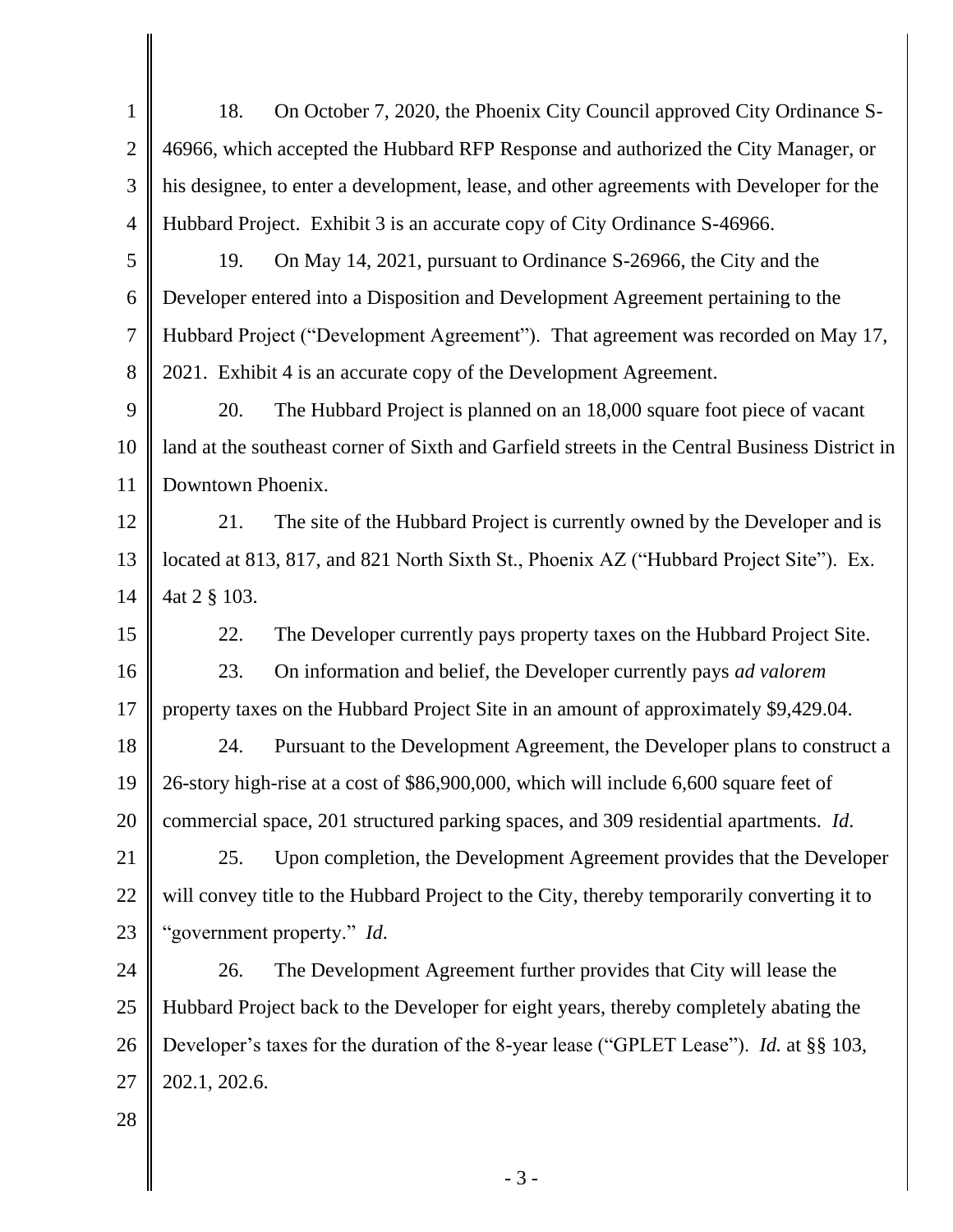| $\mathbf{1}$   | 27.<br>At the end of the GPLET Lease, the City conveys the Hubbard Project back                  |  |
|----------------|--------------------------------------------------------------------------------------------------|--|
| $\overline{2}$ | to the Developer for a nominal amount. <i>Id.</i> at $\S$ 17.2, 30.2(A), 103, 202.9.             |  |
| 3              | 28.<br>The Developer may terminate the lease and acquire the property at any time                |  |
| $\overline{4}$ | and for any reason for a $$100,000$ payment. Ex. 4, Ex. C, GPLET Lease at 46 $§$ 30.3.           |  |
| 5              | 29.<br>Pursuant to the Development Agreement, the Developer is not obligated to                  |  |
| 6              | convey the property to the City if, in its sole and unreviewable discretion, it determines       |  |
| $\overline{7}$ | that the "conditions are not suitable for development." Ex. 4 at 12 $\S 202.6(c)$ .              |  |
| 8              | 30.<br>The City cannot transfer title to the Hubbard Project to any third party                  |  |
| 9              | without approval from the Developer. <i>Id.</i> at 16 § 202.9.                                   |  |
| 10             | 31.<br>The City cannot place any liens or encumbrances on the Project without                    |  |
| 11             | approval from the Developer. Id.                                                                 |  |
| 12             | The "intention of the Parties" with respect to the GPLET Lease under the<br>31.                  |  |
| 13             | Development Agreement is to waive the Developer's obligation to pay ad valorem                   |  |
| 14             | property taxes and to provide the Developer with abatement of GPLET taxes for a period           |  |
| 15             | of 8 years. See Id. at 19 § 303.                                                                 |  |
| 16             | <b>Private Profit</b>                                                                            |  |
| 17             | 32.<br>The City commissioned an Economic and Fiscal Impact Report pertaining to                  |  |
| 18             | the Hubbard Project in June 2020 that was prepared by Elliott D. Pollack & Company               |  |
| 19             | ("Pollack Report"). Exhibit 5 is an accurate copy of the Pollack Report.                         |  |
| 20             | The Phoenix City Council "considered the potential economic benefits of<br>33.                   |  |
| 21             | the [Hubbard] Project to the City" that are described in the Pollack Report in connection        |  |
| 22             | with its approval of Ordinance S-46966. Ex. 4 at $1 \S 101$ .                                    |  |
| 23             | 34.<br>The Pollack Report estimates that, absent the GPLET tax abatement                         |  |
| 24             | described in ¶ 25 above, the completed Hubbard Project would be subject to                       |  |
| 25             | approximately \$826,100 in <i>ad valorem</i> property taxes per year for each year of the 8-year |  |
| 26             | GPLET Lease. Ex. 5 at iii.                                                                       |  |
| 27             | 35.<br>The Pollack Report estimates that, absent the GPLET tax abatement                         |  |
| 28             | described in ¶ 25 above, the Developer would owe approximately \$6,608,800 in total <i>ad</i>    |  |
|                | $-4-$                                                                                            |  |
|                |                                                                                                  |  |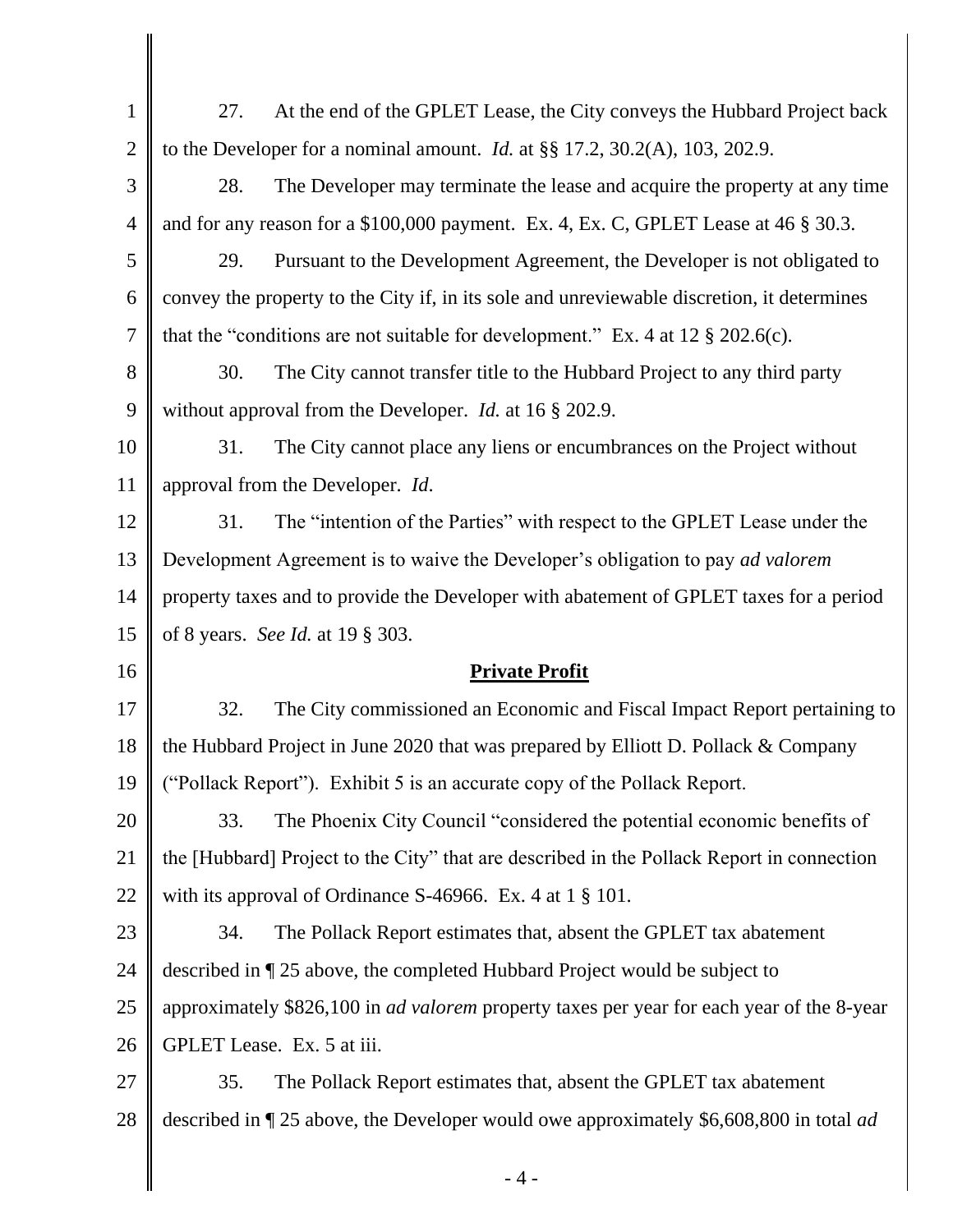| $\mathbf{1}$   | valorem property tax on the completed Hubbard Project during the 8-year GPLET Lease.              |
|----------------|---------------------------------------------------------------------------------------------------|
| $\overline{2}$ | Id.                                                                                               |
| 3              | The Pollack Report estimates that the total value that the Developer receives<br>36.              |
| 4              | because of the GPLET abatement of ad valorem property taxes on the Hubbard Project                |
| 5              | during the GPLET Lease is approximately \$6,608,800. Id.                                          |
| 6              | 37.<br>On information and belief, the City concurs with the Pollack Report's                      |
| 7              | estimates that the total value that the Developer receives because of the GPLET abatement         |
| 8              | of ad valorem property taxes on the Hubbard Project during the GPLET Lease is                     |
| 9              | approximately \$6,608,800. Id.                                                                    |
| 10             | 38.<br>On information and belief, the total value that the Developer receives                     |
| 11             | because of the GPLET abatement of <i>ad valorem</i> property taxes on the Hubbard Project         |
| 12             | during the GPLET Lease is approximately \$7,300,000.                                              |
| 13             | <b>Subsidy</b>                                                                                    |
| 14             | 39.<br>As a result of the GPLET Lease, the Developer will not owe, and the City                   |
| 15             | will not collect <i>ad valorem</i> property taxes for the Hubbard Project Site, and the Developer |
| 16             | will pay no property taxes and no GPLET taxes on the Hubbard Project during the lease             |
| 17             | period.                                                                                           |
| 18             | 40.<br>Were it not for the GPLET tax treatment described herein, multiple taxing                  |
| 19             | jurisdictions would receive portions of the <i>ad valorem</i> property tax payments from the      |
| 20             | Hubbard Project. These include the City itself as well as Maricopa County, Maricopa               |
| 21             | County Community College District, Phoenix Elementary School District, Phoenix Union              |
| 22             | School District, Central Arizona Project, Maricopa Special Healthcare District, Fire              |
| 23             | District Assistance Tax, and special taxing districts for library and flood control.              |
| 24             | 41.<br>The City possesses the exclusive statutory authority to abate the entire <i>ad</i>         |
| 25             | valorem property tax burden for the Hubbard Project during the 8-year GPLET Lease.                |
| 26             | A.R.S. § 42-6209.                                                                                 |
| 27             |                                                                                                   |
| 28             |                                                                                                   |
|                |                                                                                                   |
|                | $-5-$                                                                                             |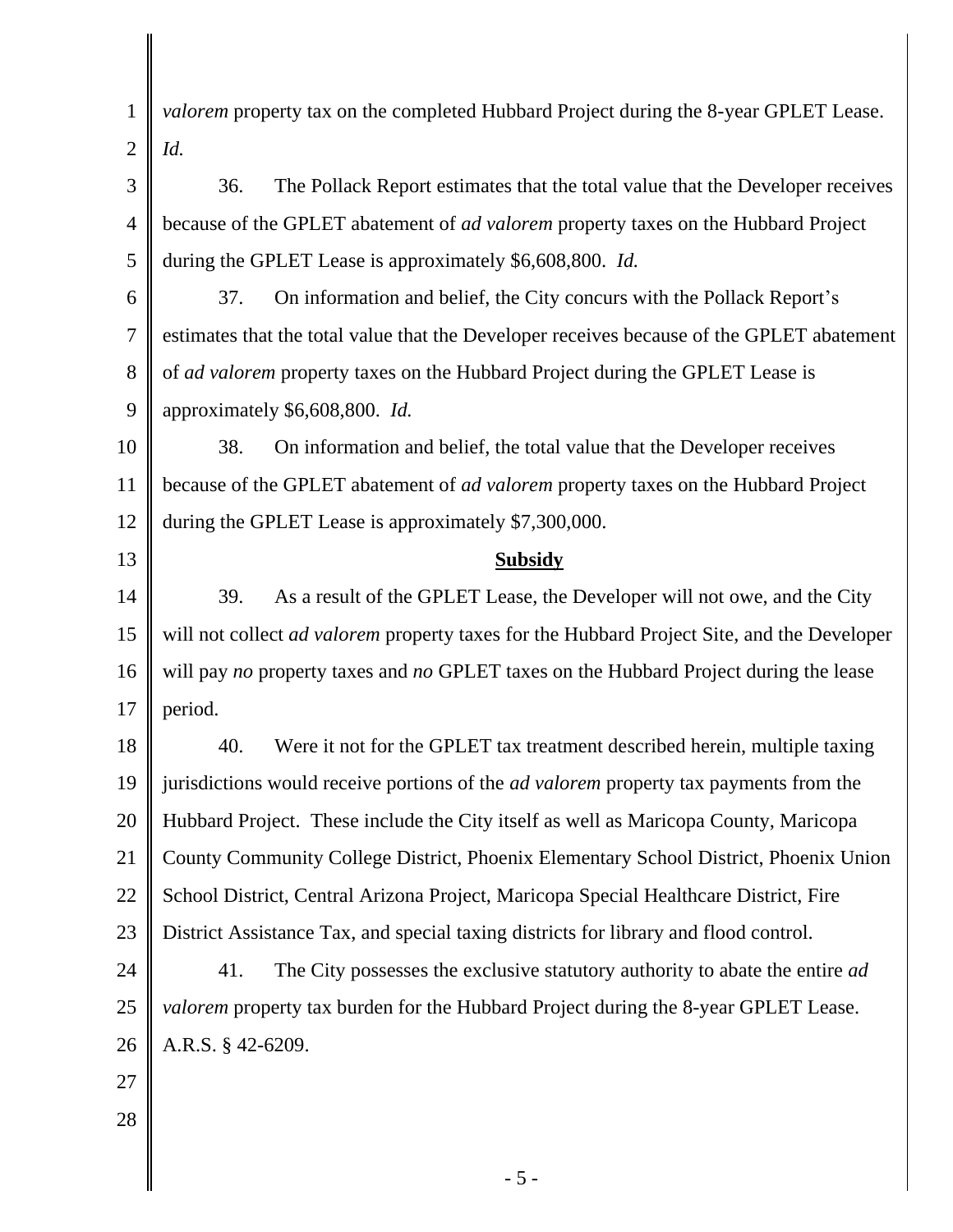1 2 3 42. As a result of the GPLET Lease, several taxing jurisdictions will not receive tax revenue they otherwise would have received if the City did not provide the benefits to the Developer that are described herein.

4 5 6 7 43. Under the GPLET Lease, the Developer makes annual rent payments to the City in the following amounts: \$25,000 for each of years one and two, \$50,000 in each of years 3 and 4, \$75,000 for year five, and \$100,000 for each of years 6, 7, and 8. Ex. 4, Ex. C at 6 § 3.1.

8 9 10 44. The rent payments described in Section 3.1 of the GPLET Lease are the only direct payments the Developer makes to the City under the Development Agreement and the GPLET Lease.

11 12 13 45. Under the Development Agreement, the Developer will make annual donations of \$2,000 to each of the Phoenix Elementary School District and the Phoenix Union High School District for each year of the 8-year lease. Ex. 4 at 22 § 309.

14 15 46. The payments to the Phoenix Elementary School District and Phoenix Union High School District go to those school districts and not to the City.

16 17 18 19 47. On information and belief, the payments to the Phoenix Elementary School District and Phoenix Union High School District are intended to "compensate" the school districts for tax revenue they would otherwise receive had the City not provided to the Developer the GPLET tax benefits described herein.

20 21 22 48. Under the Development Agreement, the Developer agrees to make 10% of the Hubbard Project residential units available for "Workforce Housing" during the 8-year GPLET Lease. *Id.* at 23 § 311.

23

24 49. The Developer does not have to provide any "Workforce Housing" units after the GPLET Lease expires. Ex. 4, Ex. C at 13 § 6.4.

25 26 50. Any person who meets income-based eligibility criteria can rent a Workforce Housing unit at a rate that is lower than rent charged to other tenants. *Id.*

27 28 51. On information and belief, a person does not need to be a City resident to rent a Workforce Housing unit.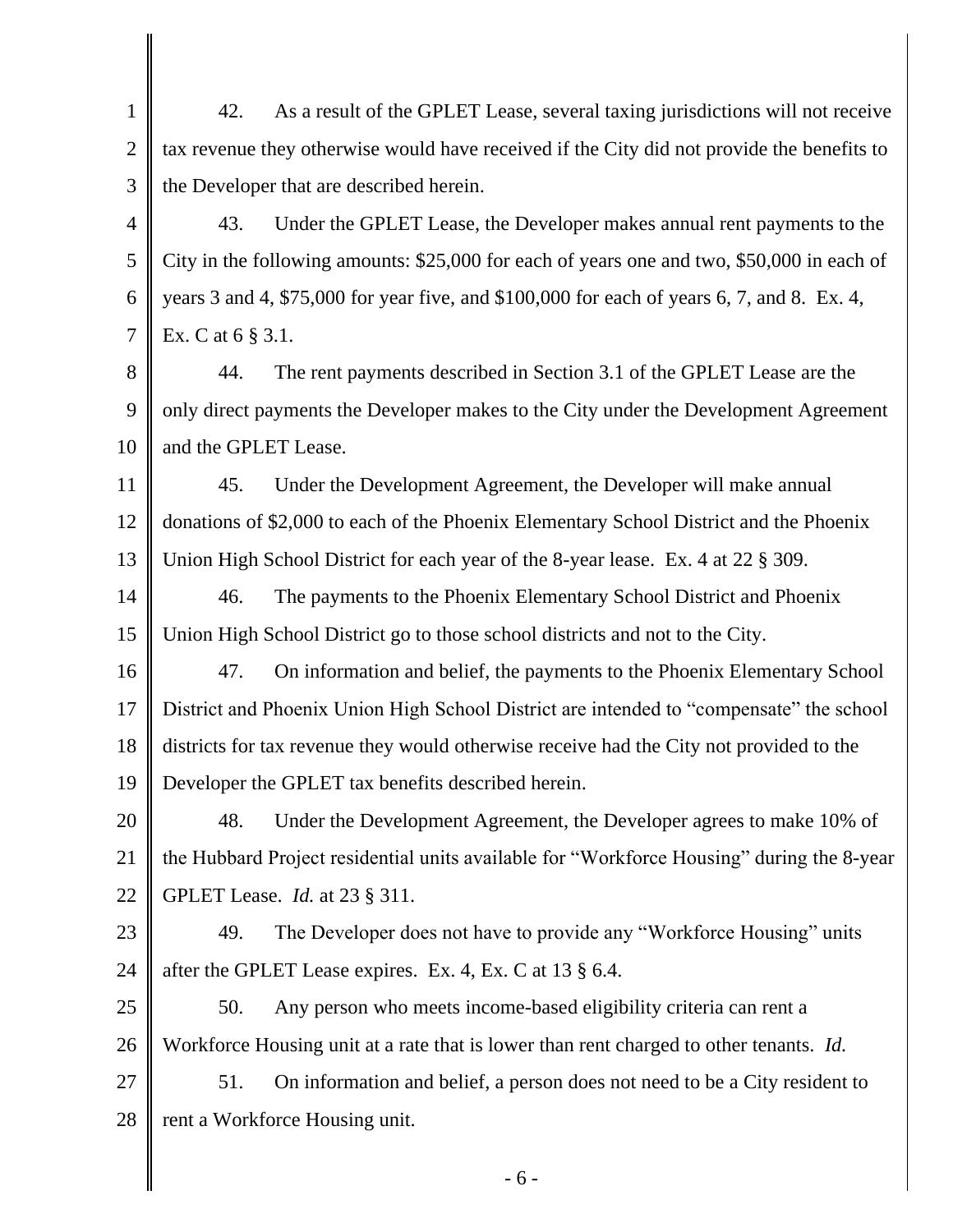| $\mathbf{1}$   | The Developer estimates that it would make at least a 5.56% profit from the<br>52.            |  |
|----------------|-----------------------------------------------------------------------------------------------|--|
| $\overline{2}$ | Hubbard Project without the GPLET Lease and tax abatement. Ex. 2 at 39.                       |  |
| 3              | The Developer estimates that the profit on the Hubbard Project will increase<br>53.           |  |
| $\overline{4}$ | from 5.56% to 6.51% as a consequence of the GPLET Lease and tax abatement. Id.                |  |
| 5              | The City agrees with the Developer's estimates that the profit on the<br>54.                  |  |
| 6              | Hubbard Project will increase from 5.56% to 6.51% as a consequence of the GPLET               |  |
| $\overline{7}$ | Lease and tax abatement.                                                                      |  |
| 8              | The City is providing the GPLET tax abatement to Developer to increase the<br>55.             |  |
| 9              | Developer's financial profits from the Hubbard Project.                                       |  |
| 10             | The Hubbard Project is conveyed to the City under the Development<br>56.                      |  |
| 11             | Agreement and GPLET Lease solely to qualify for a municipal-property tax exemption            |  |
| 12             | under article 9, section $2(1)$ of the Arizona Constitution. Ex. 4 at 19 § 303.               |  |
| 13             | The Hubbard Project is an "economic development activity" within the<br>57.                   |  |
| 14             | meaning of A.R.S. § 9-500.11.                                                                 |  |
| 15             | The favorable tax treatment created by the GPLET Lease is a valuable<br>58.                   |  |
| 16             | financial advantage provided to the Developer.                                                |  |
| 17             | GPLET abatements are only available to properties located in a Central<br>59.                 |  |
| 18             | Business District, which must be (1) a single and contiguous geographical area designated     |  |
| 19             | by resolution of the governing body of the city or town that is (2) located entirely within a |  |
| 20             | slum or blighted area that is established pursuant to title 36, chapter 12, article 3, and is |  |
| 21             | (3) geographically compact and no larger than the greater of five per cent of the total land  |  |
| 22             | area within the exterior boundaries of the city or town or six hundred forty acres. A.R.S. §  |  |
| 23             | 42-6209.                                                                                      |  |
| 24             | <b>Lack of Necessity</b>                                                                      |  |
| 25             | 60.<br>The GPLET Lease and tax abatement is not necessary to make the                         |  |
| 26             | Developer's project profitable.                                                               |  |
| 27             | 61.<br>But for the favorable tax treatment described herein, the Developer and the            |  |
| 28             | City would not have entered the GPLET Lease.                                                  |  |
|                | $-7-$                                                                                         |  |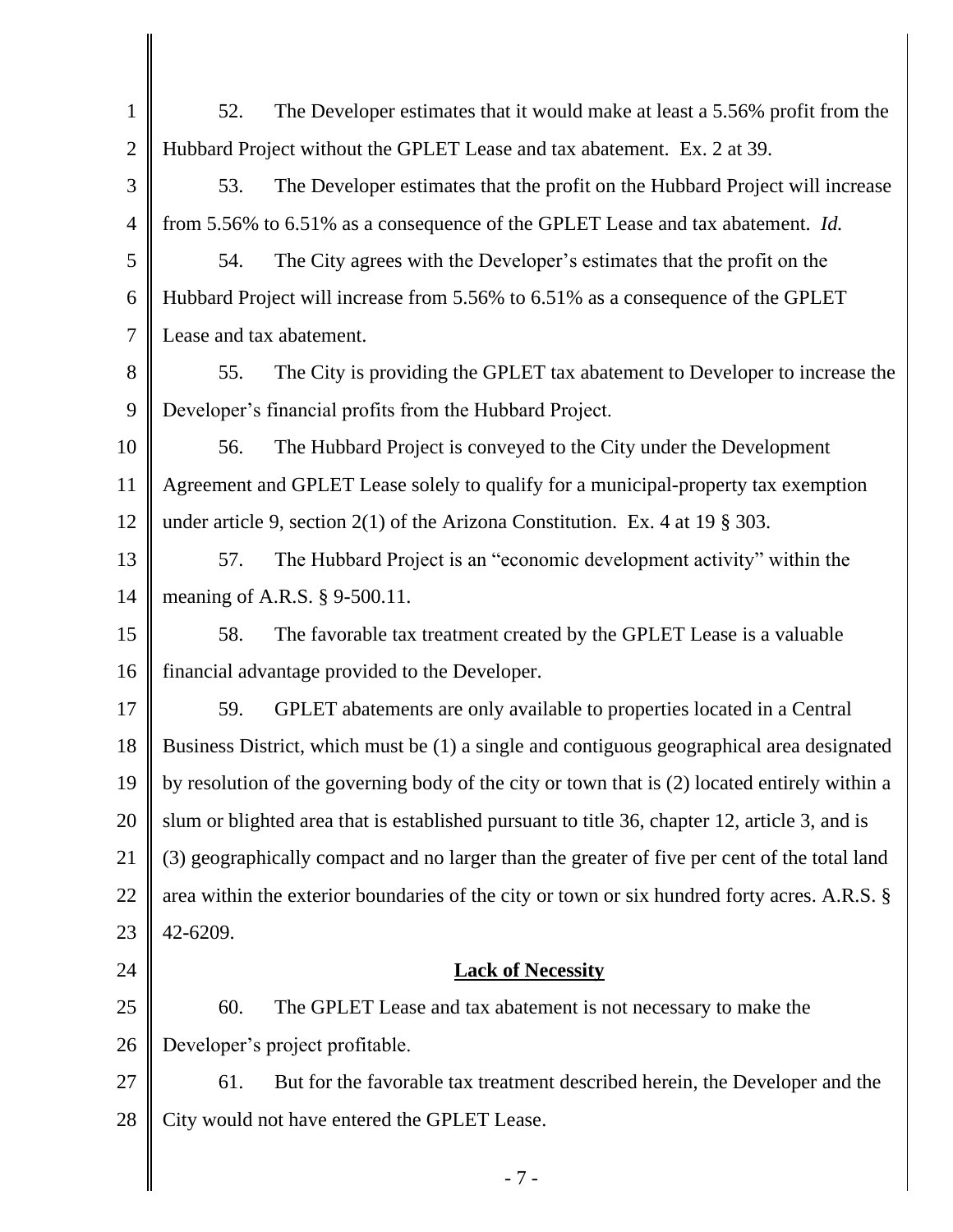| $\mathbf{1}$   | Although the deal is structured to give the appearance that the City will<br>62.             |
|----------------|----------------------------------------------------------------------------------------------|
| $\overline{2}$ | acquire title to the Hubbard Project as a condition of providing the Hubbard Developer a     |
| 3              | GPLET tax abatement, on information and belief, the City is essentially a "straw owner"      |
| $\overline{4}$ | and the City does not consider the Hubbard Project a City asset.                             |
| 5              | The City has provided GPLET tax treatment to some property owners who<br>63.                 |
| 6              | have requested it and declined to provide GPLET tax treatment to other property owners       |
| 7              | who have requested it.                                                                       |
| 8              | For example, in or around 2015-2016, the developers of the "Stewart"<br>64.                  |
| 9              | Project," a high-rise residential building, requested a GPLET, claiming that without it, the |
| 10             | Stewart Project would not proceed.                                                           |
| 11             | The City agreed that the Stewart Project would not go forward without a<br>65.               |
| 12             | subsidy in the form of a GPLET abatement and extended a GPLET abatement to the               |
| 13             | developers of the Stewart Project.                                                           |
| 14             | However, the City later withdrew the GPLET tax treatment for the Stewart<br>66.              |
| 15             | Project.                                                                                     |
| 16             | Nevertheless, the Stewart Project was completed without a GPLET<br>67.                       |
| 17             | abatement or other subsidy from the City.                                                    |
| 18             | In or around 2015-2016, Amstar/McKinley LLC ("Amstar") requested<br>68.                      |
| 19             | GPLET tax treatment to develop a high-rise residential building.                             |
| 20             | 69.<br>The Amstar developers claimed that the project would not go forward                   |
| 21             | without a subsidy in the form of a GPLET tax arrangement.                                    |
| 22             | 70.<br>The City agreed that the Amstar Project could not be completed without that           |
| 23             | subsidy and approved a GPLET abatement for Amstar.                                           |
| 24             | 71.<br>This Court enjoined the GPLET tax treatment for the Amstar development                |
| 25             | as unconstitutional in <i>Englehorn v. Stanton</i> , Case No. CV2017-001742, 2020 WL         |
| 26             | 7487658 (June 19, 2020).                                                                     |
| 27             |                                                                                              |
| 28             |                                                                                              |
|                | $-8-$                                                                                        |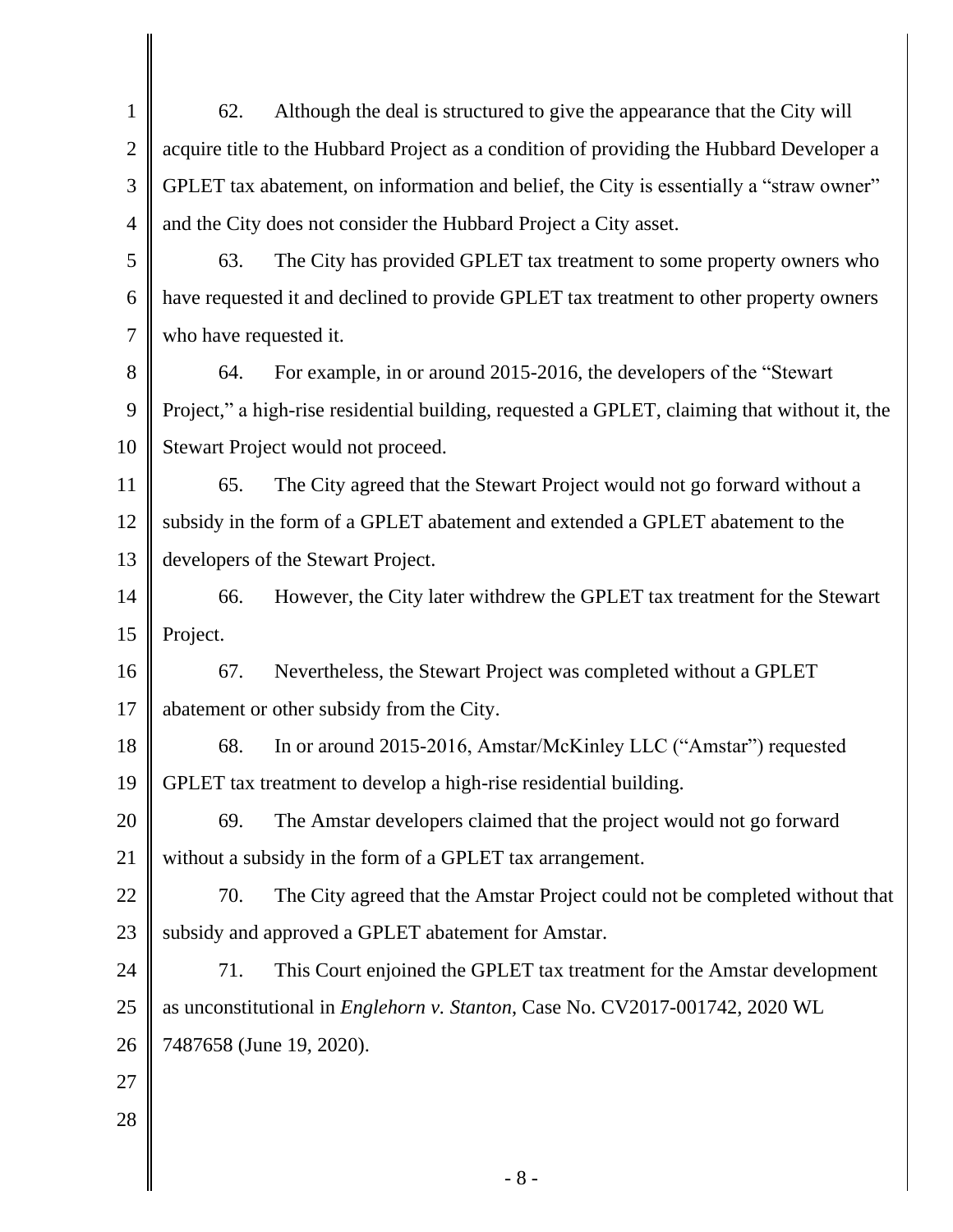1 2 3 72. Even though, due to this Court's injunction, the developers of the Amstar development did not receive a GPLET tax abatement or other financial assistance from the City, the Amstar development proceeded.

4 5 6 73. On information and belief, the Amstar development will be completed as planned at the time the City agreed to provide a GPLET abatement without a deletion in size or total number of residential units.

7 8 9 74. There have been other high-rise residential developments in the Central Business District in downtown Phoenix that have been financed and constructed without a GPLET tax abatement or other financial assistance from the City.

10

## **Failed Efforts to Resolve This Dispute**

11 12 13 14 15 75. On September 21, 2020, attorneys for Plaintiffs notified the City by letter that a GPLET tax abatement for the Developer would likely be unconstitutional if appropriate terms were not included in a development agreement. The specific terms of the Development Agreement were not known at the time the September 21, 2020 letter was sent. Exhibit 6 is an accurate copy of the September 21, 2020 letter.

16 17 18 19 76. On or about October 7, 2020, the Phoenix City Council approved City Ordinance S-46966. Ex. 3. Ordinance S-46966 authorized the City Manager to enter into a development agreement with Hubbard, but did not include the specific terms of the Development Agreement that was ultimately approved by the City.

20 21 22 23 24 25 26 77. On November 4, 2020, Assistant City Attorney Thomas Stack responded to the September 21, 2020 letter indicating, *inter alia*, that the Hubbard Development Agreement would contain "express requirements on the amount of tax revenue the developer would generate…and mandate additional payments by the developers if they do not generate that revenue," and therefore that the revenues "qualify as a benefit" to the City, thereby rendering the Development Agreement constitutional. Exhibit 7 is an accurate copy of the City's November 4, 2020 letter.

27 28 78. On February 8, 2021, the Arizona Supreme Court decided *Schires v. Carlat*, 250 Ariz. 371 (2021), which further clarified that the Constitution prohibits gifts of public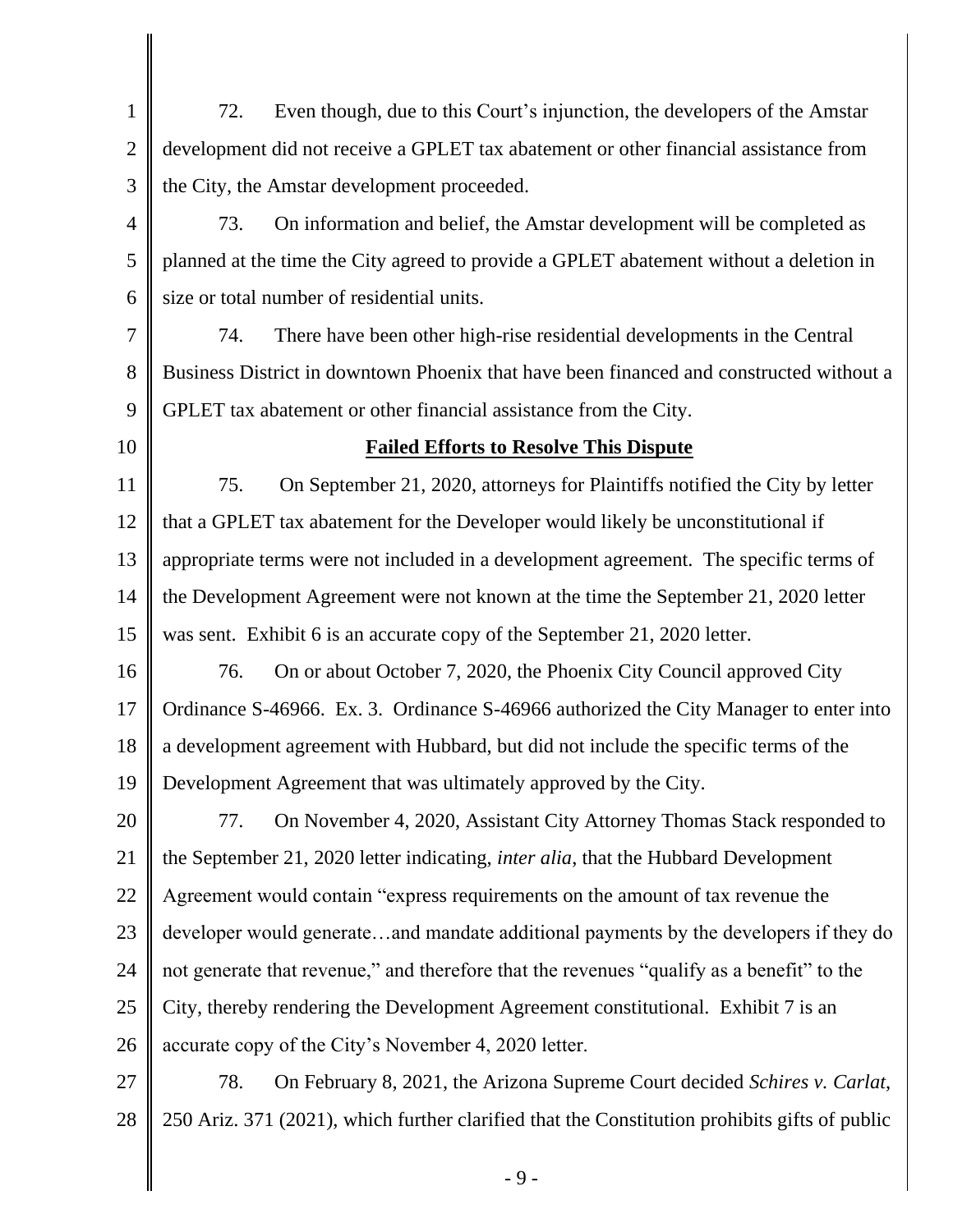2 resources in the absence of adequate and direct consideration for "economic development activities," like the Hubbard Project tax abatement.

3 4 5 6 79. On October 29, 2021, attorneys for Plaintiffs sent the City a second letter indicating that a GPLET abatement for the Developer would violate the Gift Clause if the final Development Agreement did not comply with the *Schires* decision. Exhibit 8 is an accurate copy of Plaintiffs' October 29, 2021 letter.

7 8 9 10 11 12 80. On December 1, 2021, having received no reply, attorneys for Plaintiffs sent the City a follow-up email asking if it had received and reviewed the October 29, 2021 letter. Exhibit 9 is an accurate copy of Plaintiffs' December 1, 2021 email communication. That day, Assistant City Attorney Thomas Stack responded that the City had received the letter and "should be getting a response out in the next week or two." Exhibit 10 is an accurate copy of Mr. Stack's December 1, 2021 email response.

13 14 15 16 17 81. On January 5, 2022, attorneys for Plaintiffs had still not received a response from the City, and again emailed Mr. Stack to request a response. Exhibit 11 is an accurate copy of Plaintiffs' January 5, 2022 email communication. On January 6, 2022, Mr. Stack responded that "one is coming." Exhibit 12 is an accurate copy of Mr. Stack's January 6, 2022 email response.

18 19 82. Neither Plaintiffs nor Plaintiffs' attorneys ever received a response to the December 1, 2021 letter.

20

1

## **Injunctive Relief Allegations**

21 22 23 24 25 26 83. Plaintiffs have an equitable interest in the City's tax revenues and suffer an injury remediable in equity when the City either spends or misuses public funds for unconstitutional purposes or foregoes tax revenues for unconstitutional purposes, because Plaintiffs must replenish the public coffers for these public funds and valuable advantages. 84. Accordingly, unless Defendants are permanently enjoined by this Court, Plaintiffs and others similarly situated are and will continue to be subjected to equitable

27 injuries due to the City's extension of donations, grants, subsidies, and/or valuable

28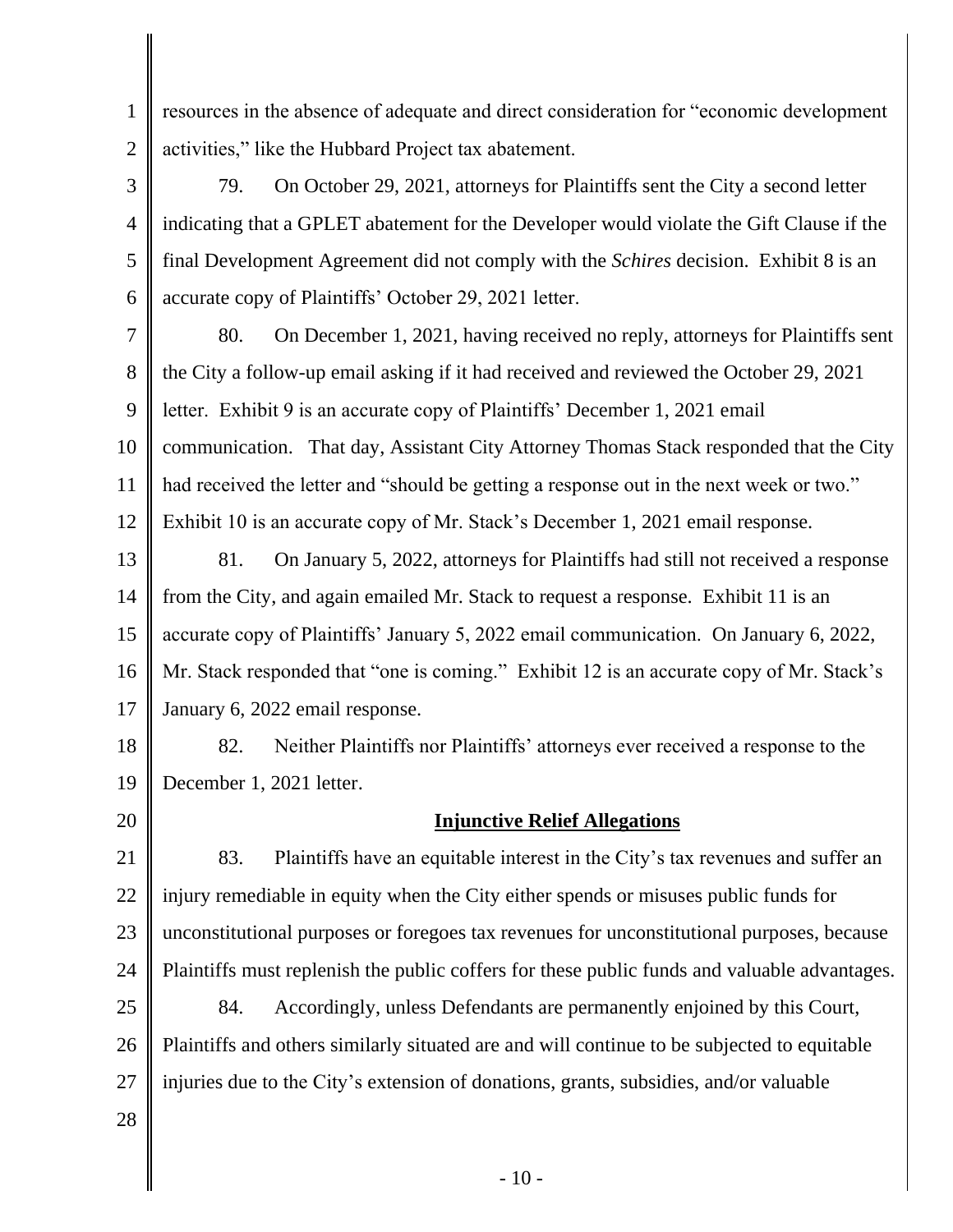1 2 3 4 5 6 7 8 9 10 11 12 13 14 15 16 17 18 19 20 21 22 23 24 25 26 27 28 advantages to the Developer pursuant to Ordinance S-46966 and the Development Agreement. 85. Thus, Ordinance S-46966 and the Development Agreement are causing, and will continue to cause, Plaintiff to suffer irreparable injury. Plaintiff has no plain, speedy, and adequate remedy at law for such an injury. Injunctive relief is therefore appropriate. **Declaratory Relief Allegations** 86. An actual and substantial controversy exists between Plaintiffs and Defendants as to their respective legal rights and duties. Plaintiffs contend that Ordinance S-46966, and the extension of donations, grants, subsidies and/or valuable advantages from the City to the Developer under the Development Agreement violate the Arizona Constitution's Gift Clause and Evasion Clause. Plaintiffs are informed and believe, and on that basis allege, that Defendant contends otherwise on all counts.Accordingly, declaratory relief is appropriate. **Count One—Gift Clause Ariz. Const. art. IX, § 7** 87. Plaintiffs incorporate the allegations in the preceding paragraphs. 88. Article 9, section 7 of the Arizona Constitution (the "Gift Clause") provides that neither the State nor any city "shall ever give or loan its credit in the aid of, or make any donation or grant, by subsidy or otherwise, to any individual, association, or corporation." 89. An agreement by the State or a subdivision violates the Gift Clause unless (1) the agreement serves a public purpose and (2) reflects adequate consideration. *Turken v. Gordon*, 223 Ariz. 342, 345 ¶ 7, 348 ¶ 22 (2010); *Schires*, 250 Ariz. at 376 ¶ 14. 90. A government expenditure does not advance a public purpose if it is used "to foster or promote the purely private or personal interests of any individual." *Kromko v. Ariz. Bd. of Regents*, 149 Ariz. 319, 321 (1986). 91. The City must exercise sufficient control and supervision over use of public resources to ensure a public purpose is accomplished. *Id.*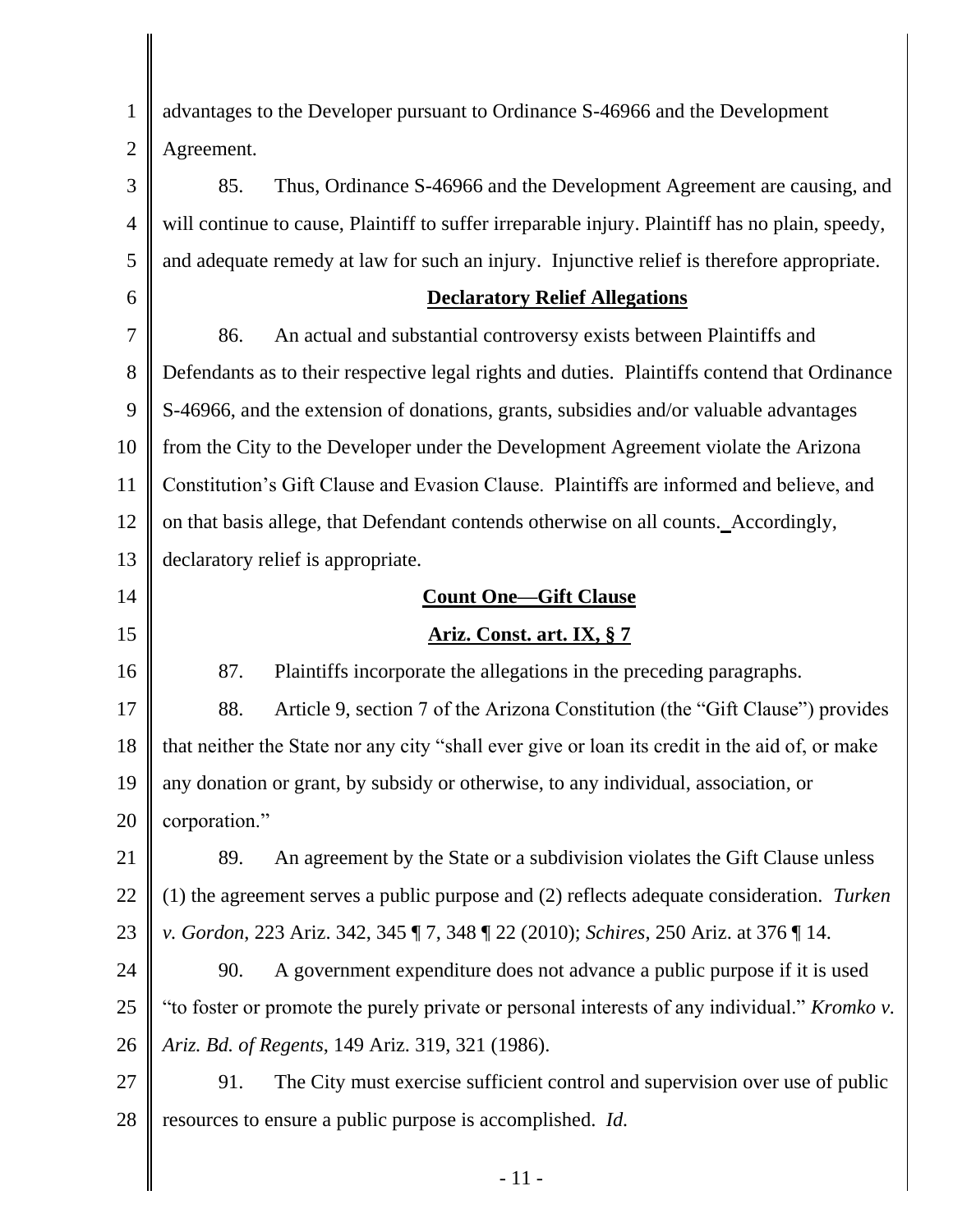92. The Hubbard Project is entirely privately owned and is intended and expected to generate substantial profit for its private owners and investors.

3 4 93. The City does not exercise control and supervision over the operations of the Hubbard Project to ensure a public purpose is realized.

94. Taxpayer support for a privately owned high-rise apartment complex, for which the profits will inure completely to the benefit of private owners and investors, and over which the City exercises insufficient control, does not constitute a public purpose.

8 9 95. By releasing the Developer from the obligation to pay and forgoing the collection of property taxes, the City has granted a subsidy and donation to the Developer.

10 11 12 96. Any benefits the Developer is contractually obligated to provide to the City are not equivalent to the benefits the City has provided and are grossly disproportionate to the public benefits conferred upon the Developer under the Development Agreement.

13 14 15 16 97. The rent payments required by the GPLET Lease will never exceed the value of the favorable tax treatment created by the Development Agreement and are grossly disproportionate to the public benefits conferred upon the Developer under the Development Agreement.

17 18 19 20 98. Through the Development Agreement and GPLET Lease, the City gives advantages and benefits to the Developer, depletes the public treasury, gives funds and other valuable advantages to a private industry, and provides a donation, grant, and/or subsidy to the Developers.

21 22 23 99. As City of Phoenix taxpayers, Plaintiffs will bear a share of the burden for replenishing the public coffers of the City for public funds misused by Defendants for the benefit of the Developer.

24 25 26 100. Accordingly, Plaintiffs are entitled to declaratory and injunctive relief preventing enforcement of City Ordinance S-46966 and the tax abatement in the Development Agreement, and the GPLET Lease.

27

1

2

5

6

7

28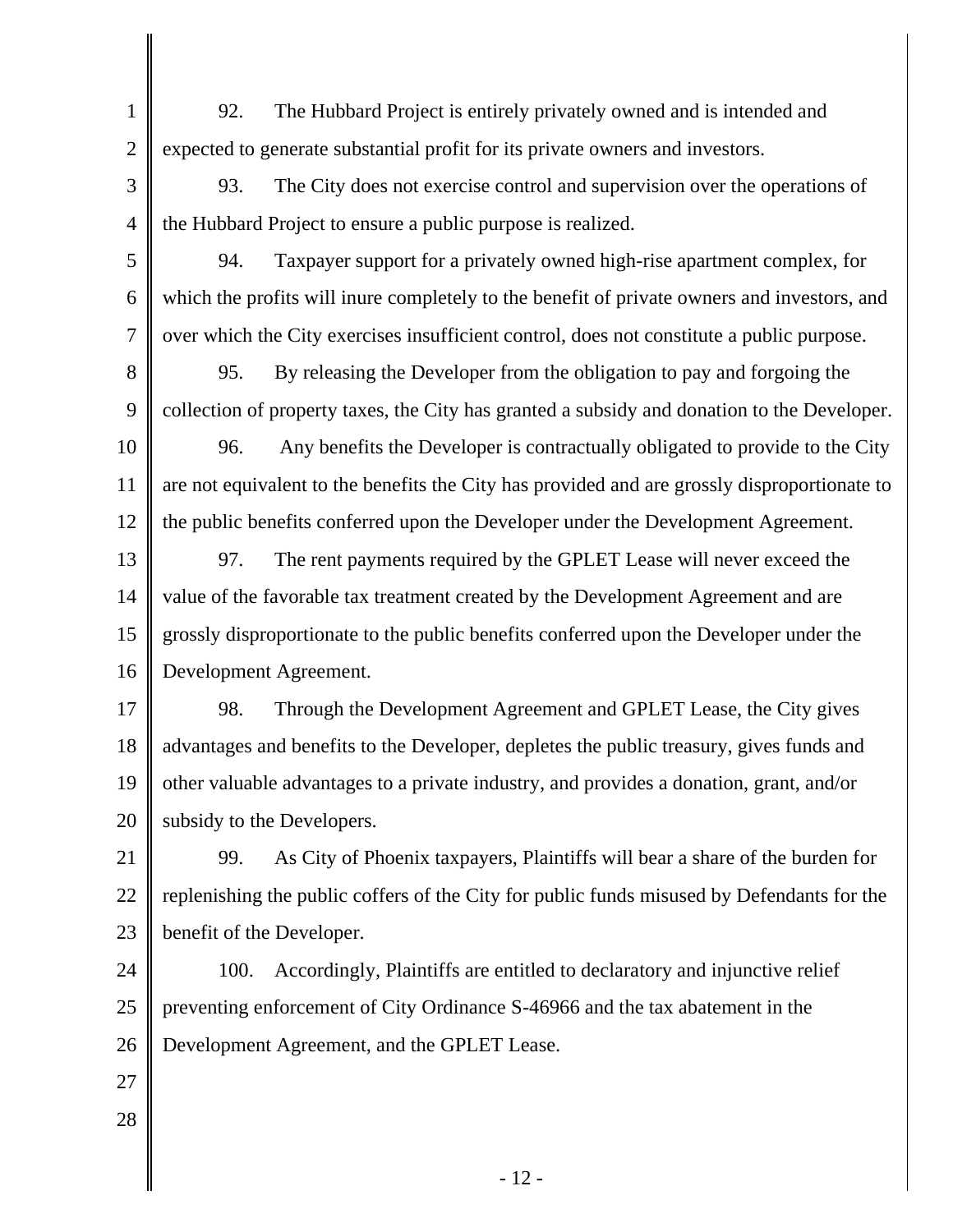| <b>Count Two-Conveyance to Evade Taxation</b>                                                     |
|---------------------------------------------------------------------------------------------------|
| Ariz. Const. art. IX, § 2                                                                         |
| 101.<br>Plaintiffs incorporate the allegations in the preceding paragraphs.                       |
| Article 9, section 2(12) of the Arizona Constitution provides that "No<br>102.                    |
| property shall be exempt which has been conveyed to evade taxation."                              |
| Under the Development Agreement and GPLET Lease, the Hubbard Project<br>103.                      |
| is exempt from <i>ad valorem</i> property tax.                                                    |
| The "intention of the Parties" in entering the Development Agreement and<br>104.                  |
| GPLET Lease was to convey the Developer's private property to the City for the purpose            |
| of evading <i>ad valorem</i> property tax for the duration of the 8-year lease. Ex. 4at 19 § 303. |
| Exempting the Hubbard Project from property taxes by transforming private<br>105.                 |
| property into "government property" for the sole purpose of evading <i>ad valorem</i> property    |
| taxes violates Article 9, section $2(12)$ of the Arizona Constitution.                            |
| <b>REQUEST FOR RELIEF</b>                                                                         |
| Plaintiffs request that this Court award the following relief:                                    |
| A.<br>Declare that City of Phoenix Ordinance S-46966 is unconstitutional and                      |
| enjoin its further effect;                                                                        |
| Declare the tax abatement provisions of the Development Agreement and<br><b>B.</b>                |
| the GPLET Lease violate Plaintiffs' constitutional rights and enjoin their enforcement;           |
| $\mathbf{C}$ .<br>Preliminarily and permanently enjoin the City from providing taxpayer           |
| resources and special tax advantages to the Developer under the Development Agreement             |
| and GPLET Lease.                                                                                  |
| Award costs pursuant to A.R.S. § 12-341 and attorney fees pursuant to the<br>D.                   |
| private attorney general doctrine; and                                                            |
| Order such additional relief as may be just and proper.<br>Ε.                                     |
|                                                                                                   |
|                                                                                                   |
|                                                                                                   |
| $-13-$                                                                                            |
|                                                                                                   |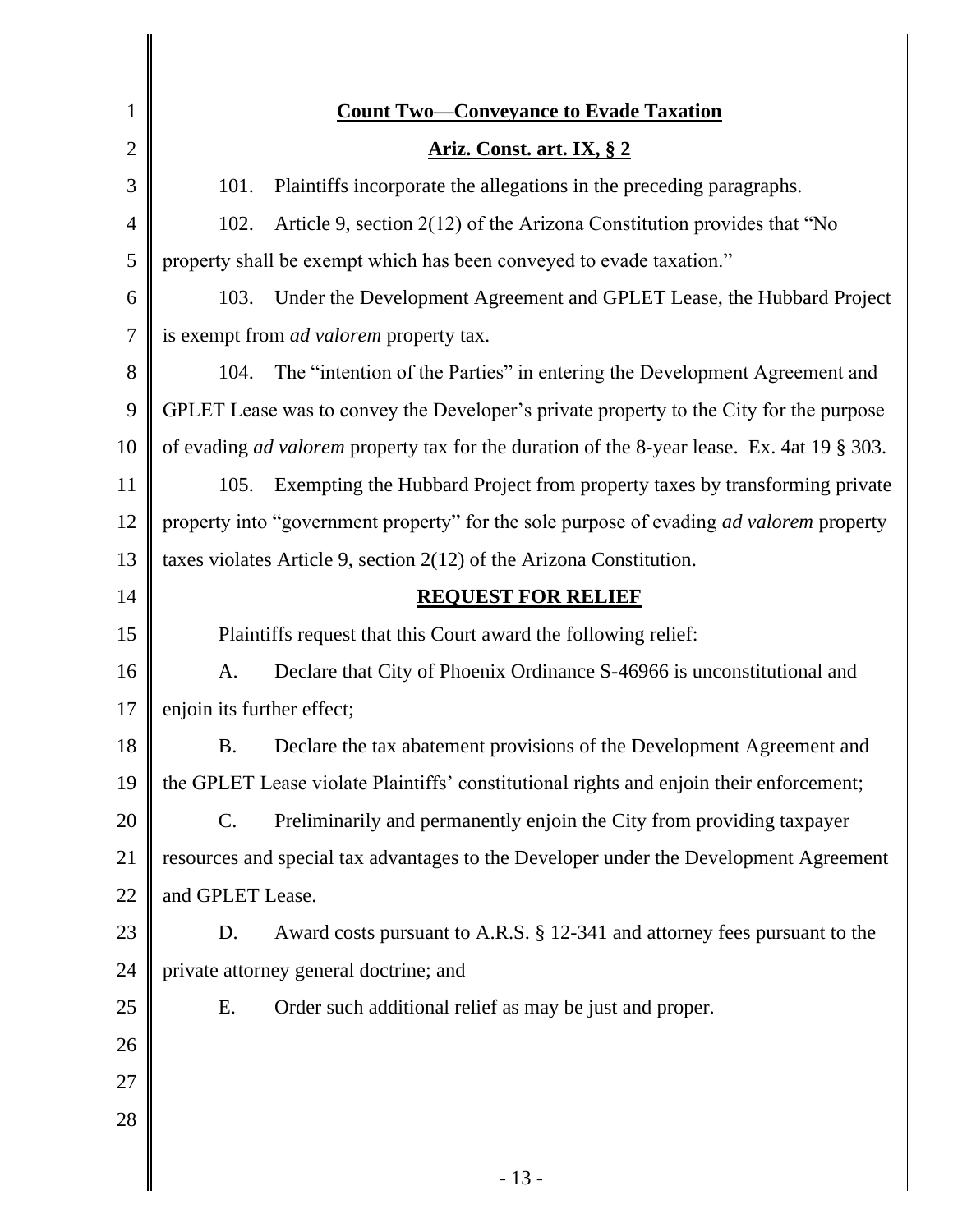| $\mathbf{1}$   |                                                                                                              |
|----------------|--------------------------------------------------------------------------------------------------------------|
| $\overline{2}$ | DATED this 4th day of May, 2022.                                                                             |
| 3              | <b>GOLDWATER INSTITUTE</b>                                                                                   |
| $\overline{4}$ |                                                                                                              |
| 5              | By: /s/ Jonathan Riches<br>Jonathan Riches (025712)<br>Timothy Sandefur (033670)<br>Scharf-Norton Center for |
| 6              | <b>Constitutional Litigation at the GOLDWATER INSTITUTE</b>                                                  |
| 7              | 500 E. Coronado Rd.<br>Phoenix, Arizona 85004                                                                |
| 8              |                                                                                                              |
| 9              | Attorneys for Plaintiff                                                                                      |
| 10             |                                                                                                              |
| 11             |                                                                                                              |
| 12             |                                                                                                              |
| 13             |                                                                                                              |
| 14             |                                                                                                              |
| 15             |                                                                                                              |
| 16             |                                                                                                              |
| 17             |                                                                                                              |
| 18             |                                                                                                              |
| 19             |                                                                                                              |
| 20             |                                                                                                              |
| 21             |                                                                                                              |
| 22             |                                                                                                              |
| 23             |                                                                                                              |
| 24             |                                                                                                              |
| 25             |                                                                                                              |
| 26             |                                                                                                              |
| 27             |                                                                                                              |
| 28             |                                                                                                              |
|                | $-14-$                                                                                                       |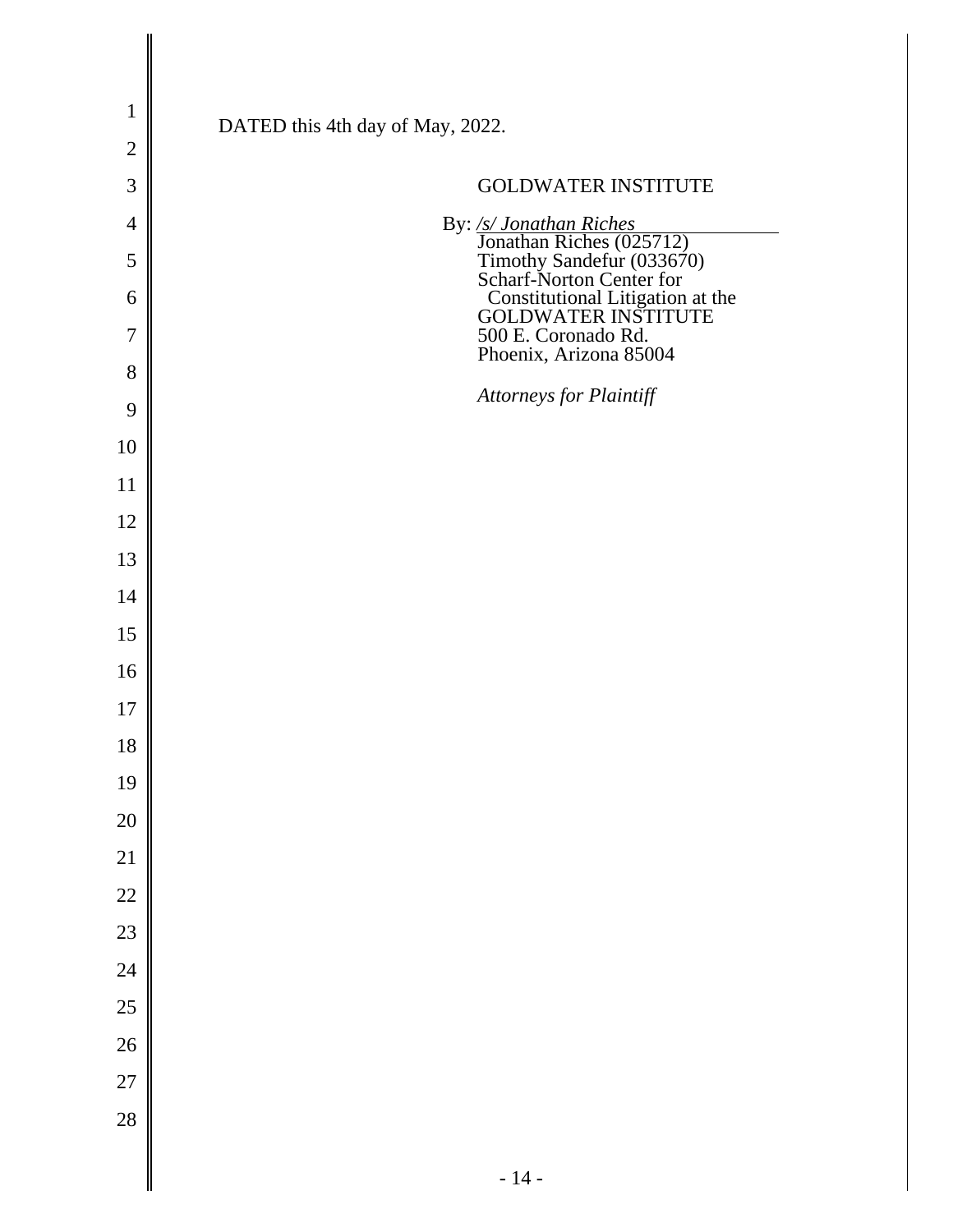| $\mathbf{1}$            | <b>VERIFICATION</b>                                                                          |  |
|-------------------------|----------------------------------------------------------------------------------------------|--|
| $\overline{2}$          | I, Bramley Paulin, being duly sworn upon my oath, state that I am familiar with the          |  |
| $\overline{\mathbf{3}}$ | allegations in the foregoing complaint and verify that the allegations contained therein are |  |
| $\overline{\mathbf{4}}$ | true and correct, except for those counts alleged upon information and belief, which I       |  |
| 5                       | reasonably believe to be true.                                                               |  |
| 6                       | a<br>day of May, 2022<br>Dated this 2                                                        |  |
| 7                       |                                                                                              |  |
| 8                       | By                                                                                           |  |
| 9<br>10                 | <b>Bramley Paulin</b>                                                                        |  |
| 11                      |                                                                                              |  |
| 12                      |                                                                                              |  |
| 13                      |                                                                                              |  |
| 14                      |                                                                                              |  |
| 15                      |                                                                                              |  |
| 16                      |                                                                                              |  |
| 17                      |                                                                                              |  |
| 18                      |                                                                                              |  |
| 19                      |                                                                                              |  |
| 20                      |                                                                                              |  |
| 21                      |                                                                                              |  |
| 22                      |                                                                                              |  |
| 23                      |                                                                                              |  |
| 24                      |                                                                                              |  |
| 25                      |                                                                                              |  |
| 26                      |                                                                                              |  |
| 27<br>28                |                                                                                              |  |
|                         |                                                                                              |  |
|                         | $-15-$                                                                                       |  |

 $\frac{1}{2}$ 

 $\vert$